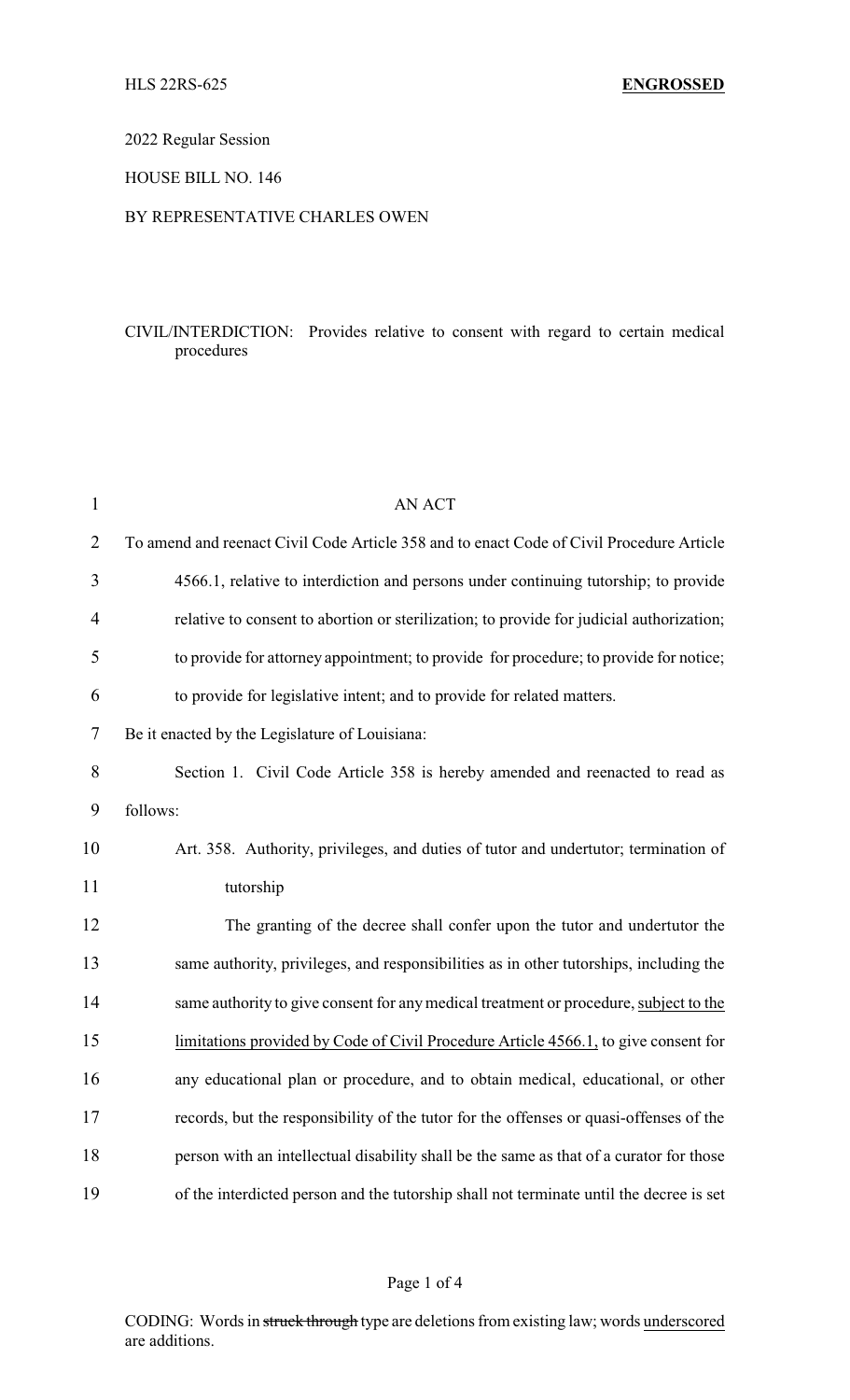| $\mathbf{1}$   | aside by the court of the domicile, or the court of last domicile if the domicile of the |  |  |
|----------------|------------------------------------------------------------------------------------------|--|--|
| $\overline{2}$ | person with an intellectual disability is removed from the State of Louisiana.           |  |  |
| 3              | Section 2. Code of Civil Procedure Article 4566.1 is hereby enacted to read as           |  |  |
| $\overline{4}$ | follows:                                                                                 |  |  |
| 5              | Art. 4566.1. Consent to abortion or sterilization of an interdict or person under        |  |  |
| 6              | continuing tutorship                                                                     |  |  |
| 7              | A. A curator or tutor shall not consent to a medical procedure that is to be             |  |  |
| 8              | performed for the primary purpose of sterilization or abortion, except in the            |  |  |
| 9              | following situations:                                                                    |  |  |
| 10             | (1) Where the curator or tutor petitions the court for an order allowing either          |  |  |
| 11             | procedure, the court shall appoint an independent attorney empowered to act on           |  |  |
| 12             | behalf of the interdict or person under continuing tutorship. The attorney shall have    |  |  |
| 13             | the ability to arrange for an independent medical examination to assist the interdict    |  |  |
| 14             | or person under continuing tutorship in expressing their wishes to the court.            |  |  |
| 15             | In the event that the interdict or person under continuing tutorship is<br>(a)           |  |  |
| 16             | receiving financial assistance or is otherwise unable to afford counsel, an attorney     |  |  |
| 17             | shall be appointed at no cost.                                                           |  |  |
| 18             | (b) In the case of a person under a limited interdiction, an attorney shall not          |  |  |
| 19             | be appointed if the person retains the capacity to contract for legal and medical        |  |  |
| 20             | services.                                                                                |  |  |
| 21             | Notice shall be served upon the entity designated by the state to<br>(2)                 |  |  |
| 22             | administer and operate the Protection and Advocacy System for people with                |  |  |
| 23             | disabilities under 45 CFR 1326.20 within forty-eight hours of filing the petition.       |  |  |
| 24             | The court shall hold a contradictory hearing. The physical presence of<br>(3)            |  |  |
| 25             | the interdict or person under continuing tutorship shall be required, except on a        |  |  |
| 26             | showing that the person cannot safely attend, in which case arrangement shall be         |  |  |
| 27             | made for the person to participate via video link.                                       |  |  |
| 28             | (4) At the hearing, the interdict or person under continuing tutorship shall be          |  |  |
| 29             | given the opportunity to fully express their preferences. The court shall issue an       |  |  |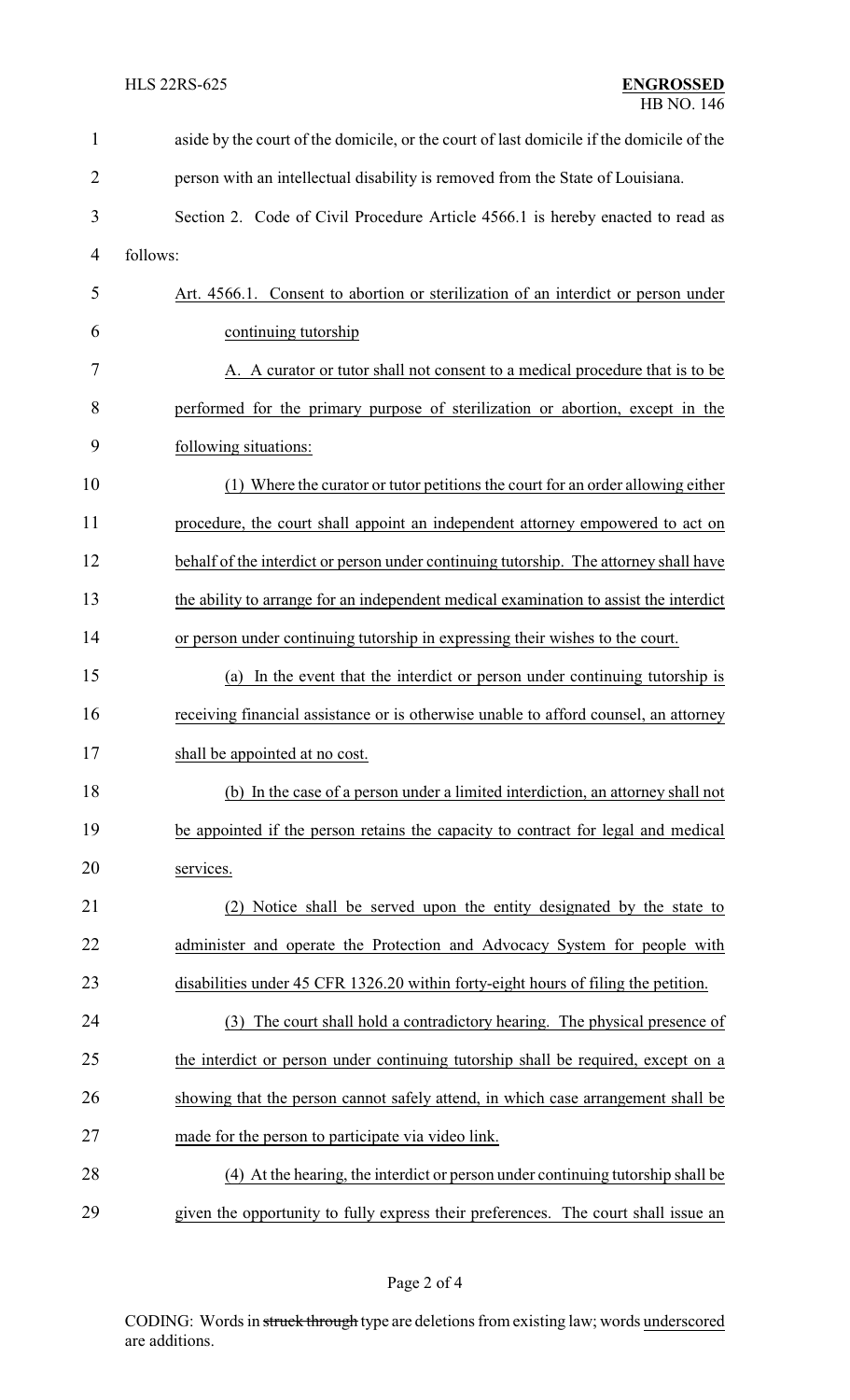| $\mathbf{1}$   | order authorizing the procedure only after a finding by clear and convincing evidence |  |  |
|----------------|---------------------------------------------------------------------------------------|--|--|
| 2              | that the procedure is needed to preserve the health and safety of the interdict or    |  |  |
| 3              | person under continuing tutorship after considering the expression of preference by   |  |  |
| $\overline{4}$ | the interdict or person under continuing tutorship and all relevant evidence.         |  |  |
| 5              | B. The hearing on a petition for abortion shall be held on an expedited basis,        |  |  |
| 6              | and a final judgment shall be issued within forty-eight hours after the hearing.      |  |  |
| 7              | The provisions of this Article shall not be construed as creating or                  |  |  |
| 8              | recognizing a right to abortion and shall not be interpreted to supersede any law     |  |  |
| 9              | prohibiting an abortion.                                                              |  |  |
|                |                                                                                       |  |  |

# DIGEST

The digest printed below was prepared by House Legislative Services. It constitutes no part of the legislative instrument. The keyword, one-liner, abstract, and digest do not constitute part of the law or proof or indicia of legislative intent.  $[R.S. 1:13(B)$  and  $24:177(E)]$ 

| HB 146 Engrossed | 2022 Regular Session | <b>Charles Owen</b> |
|------------------|----------------------|---------------------|
|                  |                      |                     |

**Abstract:** Provides relative to civil proceedings authorizing a sterilization or abortion of an interdict or person under continuing tutorship.

Present law (C.C. Art. 354) provides that certain children with intellectual disabilities or mental deficiencies may be placed under continuing or permanent tutorship without formal or complete interdiction.

Present law (C.C. Art. 358) provides for the authority, privileges, and duties of a tutor or undertutor regarding a person placed under continuing tutorship.

Present law (C.C. Art. 358) provides that tutors and undertutors may give consent for any medical treatment or procedure.

Proposed law changes present law (C.C. Art. 358) and requires the tutor to obtain court authorization for abortion or sterilization for a person under continuing tutorship.

Present law (C.C.P. Art. 4561) provides that the court shall appoint a qualified person to serve as curator of an interdict.

Present law (C.C.P. Art. 4566) provides for management of the affairs of an interdict. Present law provides that a curator may not consent to an abortion or sterilization of the interdict without prior court authorization.

Proposed law retains present law and provides for procedures to petition the court for authorization for an interdict or person under continuing tutorship's abortion or sterilization.

Proposed law requires a curator or tutor to petition the court to allow for a procedure that is to be performed for the primary purpose of sterilization or abortion.

Proposed law provides that the court shall appoint an independent attorney to act on behalf of the interdict or person under continuing tutorship. The attorney shall be appointed at no

#### Page 3 of 4

CODING: Words in struck through type are deletions from existing law; words underscored are additions.